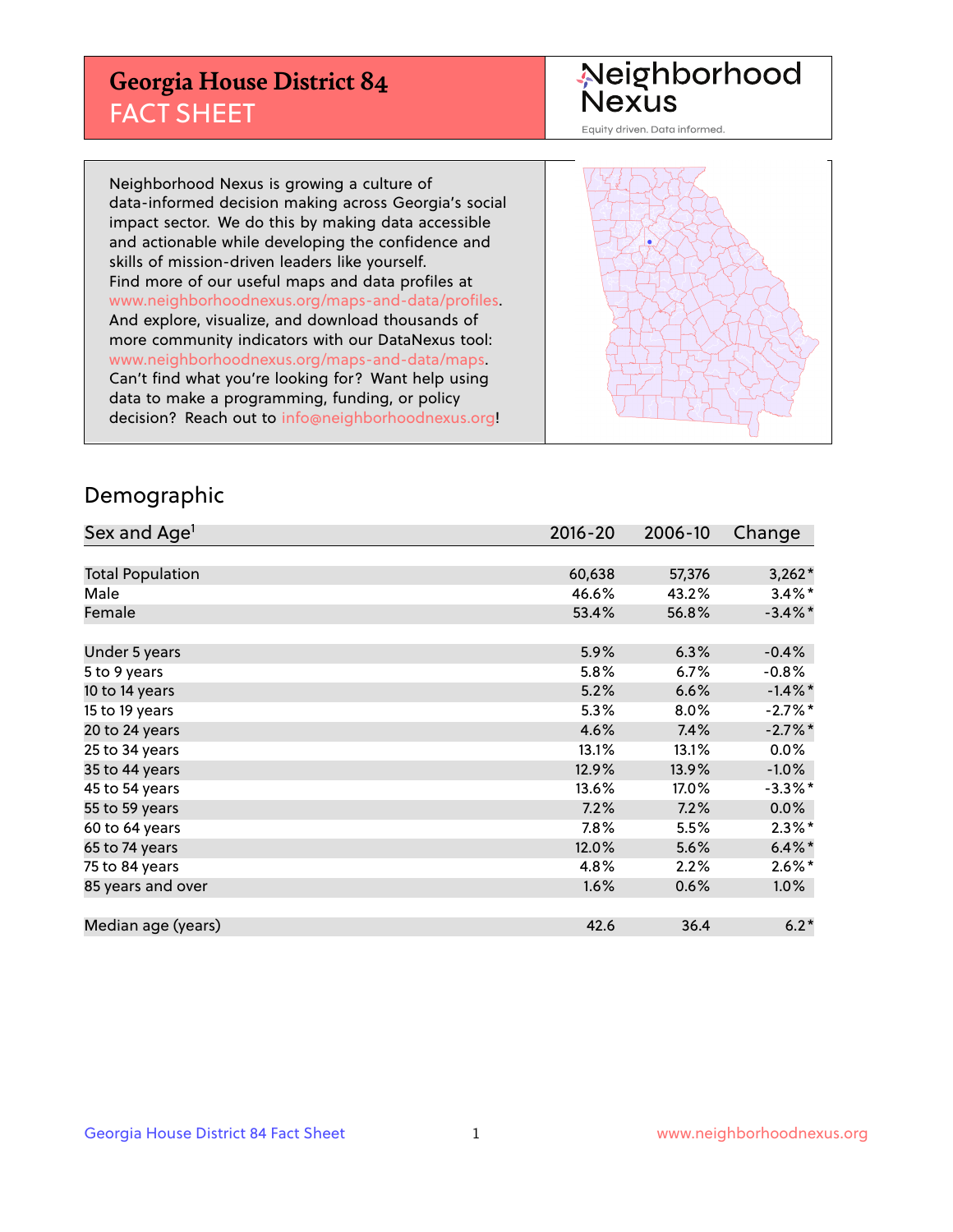## Demographic, continued...

| Race <sup>2</sup>                                            | $2016 - 20$ | 2006-10 | Change     |
|--------------------------------------------------------------|-------------|---------|------------|
| <b>Total population</b>                                      | 60,638      | 57,376  | $3,262*$   |
| One race                                                     | 96.3%       | 99.1%   | $-2.8\%$ * |
| White                                                        | 20.6%       | 16.3%   | 4.3%*      |
| <b>Black or African American</b>                             | 73.0%       | 81.3%   | $-8.3\%$ * |
| American Indian and Alaska Native                            | 0.2%        | 0.1%    | 0.1%       |
| Asian                                                        | 0.9%        | 0.7%    | 0.2%       |
| Native Hawaiian and Other Pacific Islander                   | 0.0%        | 0.1%    | $-0.1%$    |
| Some other race                                              | 1.5%        | 0.5%    | $1.0\%$ *  |
| Two or more races                                            | 3.7%        | 0.9%    | $2.8\%$ *  |
| Race alone or in combination with other race(s) <sup>3</sup> | $2016 - 20$ | 2006-10 | Change     |
| Total population                                             | 60,638      | 57,376  | $3,262*$   |
| White                                                        | 23.2%       | 16.9%   | $6.4\%$ *  |
| <b>Black or African American</b>                             | 75.8%       | 81.9%   | $-6.1\%$ * |
| American Indian and Alaska Native                            | 0.7%        | 0.5%    | 0.3%       |
| Asian                                                        | 1.4%        | 0.8%    | 0.6%       |
| Native Hawaiian and Other Pacific Islander                   | 0.1%        | 0.1%    | $-0.0%$    |
| Some other race                                              | 2.5%        | 0.8%    | $1.7\%$ *  |
| Hispanic or Latino and Race <sup>4</sup>                     | $2016 - 20$ | 2006-10 | Change     |
| Total population                                             | 60,638      | 57,376  | $3,262*$   |
| Hispanic or Latino (of any race)                             | 2.5%        | 2.0%    | 0.5%       |
| Not Hispanic or Latino                                       | 97.5%       | 98.0%   | $-0.5%$    |
| White alone                                                  | 19.3%       | 15.4%   | 4.0%*      |
| Black or African American alone                              | 72.9%       | 80.7%   | $-7.8\%$ * |
| American Indian and Alaska Native alone                      | 0.2%        | 0.1%    | 0.0%       |
| Asian alone                                                  | 0.9%        | 0.7%    | 0.2%       |
| Native Hawaiian and Other Pacific Islander alone             | 0.0%        | 0.1%    | $-0.1%$    |
| Some other race alone                                        | 0.8%        | 0.3%    | 0.6%       |
| Two or more races                                            | 3.4%        | 0.7%    | $2.6\%$ *  |
| U.S. Citizenship Status <sup>5</sup>                         | $2016 - 20$ | 2006-10 | Change     |
| Foreign-born population                                      | 4,185       | 2,897   | $1,288*$   |
| Naturalized U.S. citizen                                     | 61.9%       | 63.8%   | $-2.0%$    |
| Not a U.S. citizen                                           | 38.1%       | 36.2%   | 2.0%       |
|                                                              |             |         |            |
| Citizen, Voting Age Population <sup>6</sup>                  | 2016-20     | 2006-10 | Change     |
| Citizen, 18 and over population                              | 47,158      | 42,577  | 4,581*     |
| Male                                                         | 45.0%       | 41.4%   | $3.6\%$ *  |
| Female                                                       | 55.0%       | 58.6%   | $-3.6\%$ * |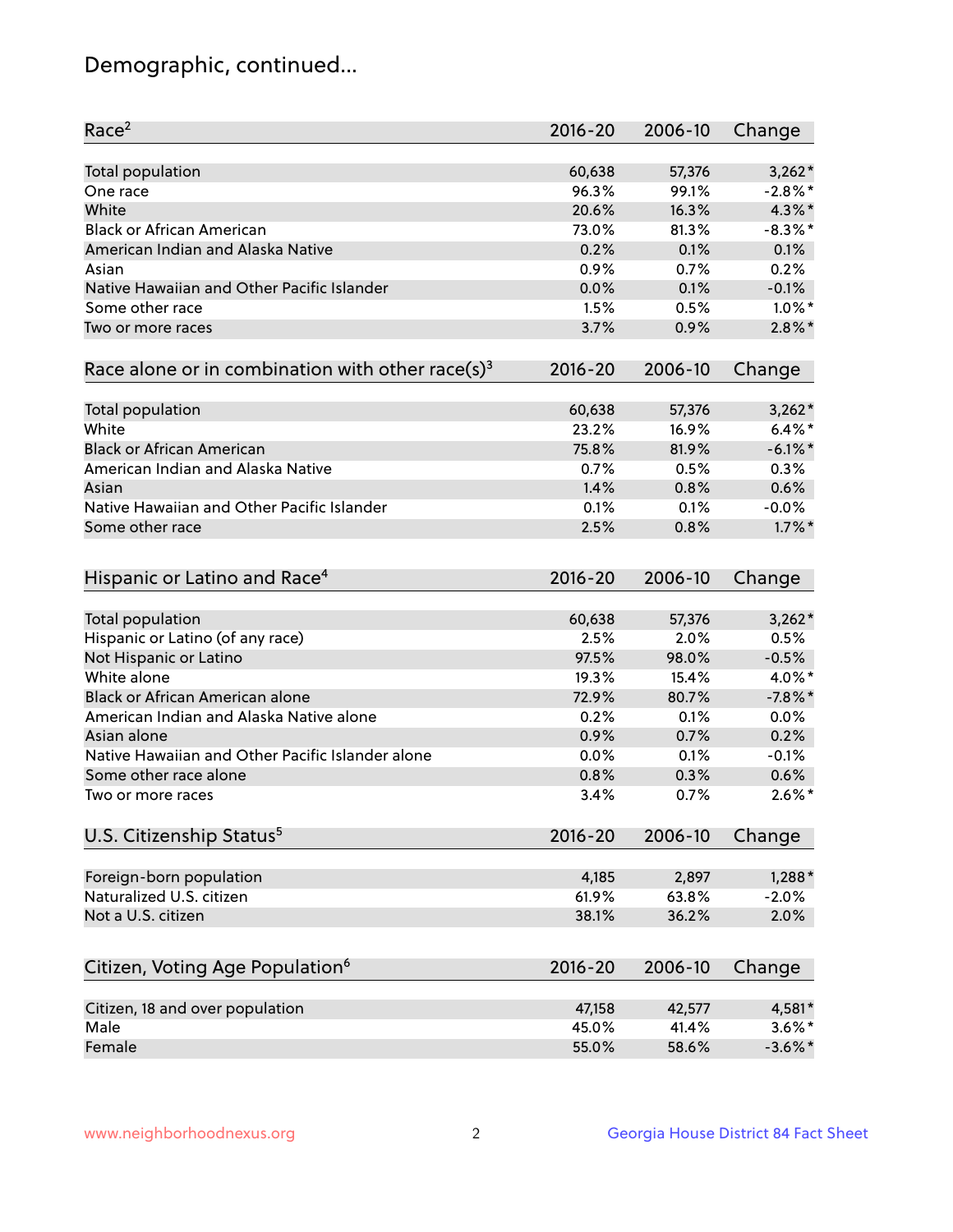#### Economic

| Income <sup>7</sup>                                 | 2016-20 | 2006-10 | Change     |
|-----------------------------------------------------|---------|---------|------------|
|                                                     |         |         |            |
| All households                                      | 22,752  | 21,235  | $1,517*$   |
| Less than \$10,000                                  | 5.5%    | 8.3%    | $-2.8\%$ * |
| \$10,000 to \$14,999                                | 3.5%    | 5.6%    | $-2.0%$    |
| \$15,000 to \$24,999                                | 9.2%    | 12.6%   | $-3.4\%$ * |
| \$25,000 to \$34,999                                | 12.1%   | 9.7%    | $2.5\%$ *  |
| \$35,000 to \$49,999                                | 14.0%   | 13.6%   | 0.3%       |
| \$50,000 to \$74,999                                | 16.8%   | 20.4%   | $-3.5%$ *  |
| \$75,000 to \$99,999                                | 11.6%   | 12.6%   | $-1.0%$    |
| \$100,000 to \$149,999                              | 14.8%   | 11.4%   | $3.5%$ *   |
| \$150,000 to \$199,999                              | 6.4%    | 4.0%    | $2.4\%$ *  |
| \$200,000 or more                                   | 6.0%    | 1.9%    | $4.1\%$ *  |
| Median household income (dollars)                   | 58,662  | 50,269  | 8,393*     |
| Mean household income (dollars)                     | 80,931  | 61,025  | 19,906*    |
| With earnings                                       | 75.6%   | 83.1%   | $-7.4\%$ * |
| Mean earnings (dollars)                             | 82,883  | 61,605  | 21,278*    |
| <b>With Social Security</b>                         | 36.1%   | 22.9%   | 13.2%*     |
| Mean Social Security income (dollars)               | 19,285  | 14,016  | 5,270*     |
| With retirement income                              | 29.6%   | 16.5%   | 13.1%*     |
| Mean retirement income (dollars)                    | 24,448  | 22,514  | 1,934      |
| With Supplemental Security Income                   | 5.5%    | 4.3%    | 1.2%       |
| Mean Supplemental Security Income (dollars)         | 8,370   | 7,999   | 372        |
| With cash public assistance income                  | 1.8%    | 2.8%    | $-1.0%$    |
| Mean cash public assistance income (dollars)        | 1,044   | 2,729   | $-1,685*$  |
| With Food Stamp/SNAP benefits in the past 12 months | 15.8%   | 12.2%   | $3.6\%$ *  |
|                                                     |         |         |            |
| Families                                            | 13,989  | 13,413  | 575        |
| Less than \$10,000                                  | 3.1%    | 7.4%    | $-4.3\%$ * |
| \$10,000 to \$14,999                                | 1.5%    | 4.1%    | $-2.6%$    |
| \$15,000 to \$24,999                                | 6.7%    | 10.0%   | $-3.3%$    |
| \$25,000 to \$34,999                                | 9.1%    | 9.2%    | $-0.1%$    |
| \$35,000 to \$49,999                                | 15.4%   | 12.8%   | 2.6%       |
| \$50,000 to \$74,999                                | 17.2%   | 20.3%   | $-3.2%$    |
| \$75,000 to \$99,999                                | 12.4%   | 13.2%   | $-0.8%$    |
| \$100,000 to \$149,999                              | 18.7%   | 15.0%   | $3.7\%$ *  |
| \$150,000 to \$199,999                              | 8.0%    | 5.2%    | $2.8\%$ *  |
| \$200,000 or more                                   | 8.0%    | 2.7%    | $5.4\%$ *  |
| Median family income (dollars)                      | 70,466  | 58,101  | 12,365*    |
| Mean family income (dollars)                        | 95,448  | 69,013  | 26,435*    |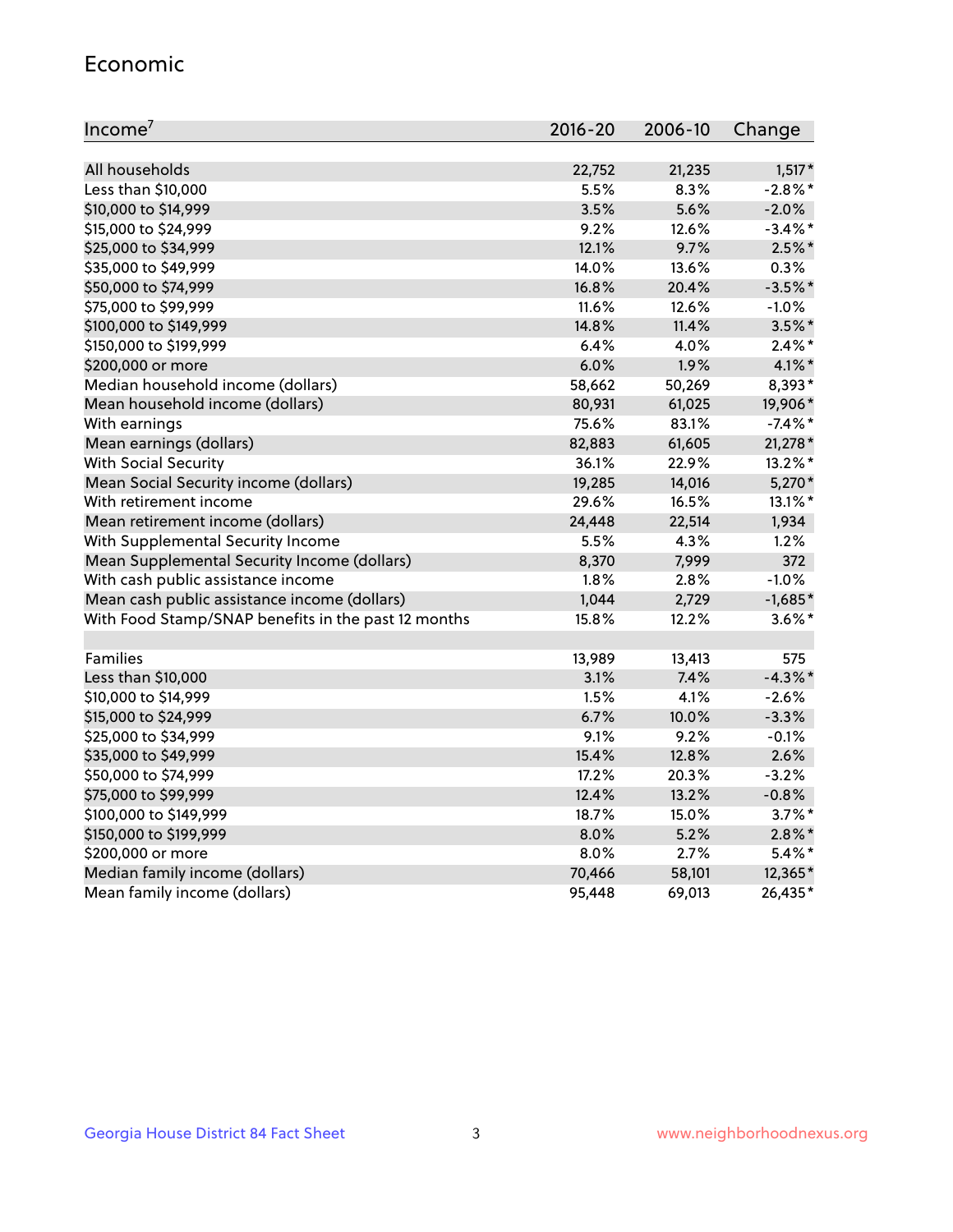## Economic, continued...

| Income, continued <sup>8</sup>                           | $2016 - 20$ | 2006-10 | Change      |
|----------------------------------------------------------|-------------|---------|-------------|
|                                                          |             |         |             |
| Nonfamily households                                     | 8,763       | 7,822   | $941*$      |
| Median nonfamily income (dollars)                        | 36,875      | 36,020  | 855         |
| Mean nonfamily income (dollars)                          | 54,067      | 44,268  | 9,800*      |
|                                                          |             |         |             |
| Median earnings for workers (dollars)                    | 36,113      | 31,480  | $4,633*$    |
| Median earnings for male full-time, year-round workers   | 46,921      | 44,017  | 2,904*      |
| (dollars)                                                |             |         |             |
| Median earnings for female full-time, year-round workers | 44,365      | 39,471  | 4,895*      |
| (dollars)                                                |             |         |             |
|                                                          |             |         |             |
| Per capita income (dollars)                              | 32,465      | 23,449  | $9,016*$    |
|                                                          |             |         |             |
| Families and People Below Poverty Level <sup>9</sup>     | $2016 - 20$ | 2006-10 | Change      |
|                                                          |             |         |             |
| <b>All families</b>                                      | 8.0%        | 15.3%   | $-7.3\%$ *  |
| With related children under 18 years                     | 13.6%       | 22.3%   | $-8.7%$     |
| With related children under 5 years only                 | 5.5%        | 22.5%   | $-17.1%$    |
| Married couple families                                  | 2.9%        | 4.5%    | $-1.5%$     |
| With related children under 18 years                     | 3.7%        | 6.1%    | $-2.5%$     |
| With related children under 5 years only                 | 0.4%        | 2.8%    | $-2.4%$     |
| Families with female householder, no husband present     | 16.5%       | 31.4%   | $-14.9%$ *  |
| With related children under 18 years                     | 23.9%       | 36.8%   | $-12.8\%$ * |
| With related children under 5 years only                 | 18.1%       | 42.5%   | $-24.4%$    |
|                                                          |             |         |             |
| All people                                               | 11.0%       | 18.3%   | $-7.3\%$ *  |
| Under 18 years                                           | 16.6%       | 28.4%   | $-11.8\%$ * |
| Related children under 18 years                          | 16.3%       | 27.9%   | $-11.6\%$ * |
| Related children under 5 years                           | 14.1%       | 30.7%   | $-16.6%$    |
| Related children 5 to 17 years                           | 17.2%       | 26.8%   | $-9.6%$     |
| 18 years and over                                        | 9.6%        | 15.1%   | $-5.4\%$ *  |
| 18 to 64 years                                           | 10.1%       | 15.5%   | $-5.3\%$ *  |
| 65 years and over                                        | 8.1%        | 12.2%   | $-4.1%$     |
| People in families                                       | 9.0%        | 17.3%   | $-8.2\%$ *  |
| Unrelated individuals 15 years and over                  | 18.3%       | 22.6%   | $-4.3%$     |
|                                                          |             |         |             |
| Non-Hispanic white people                                | 5.7%        | 7.8%    | $-2.1%$     |
| Black or African-American people                         | 12.6%       | 20.3%   | $-7.8\%$ *  |
| Asian people                                             | 12.5%       | 27.3%   | $-14.8%$    |
| Hispanic or Latino people                                | 17.3%       | 5.6%    | 11.7%       |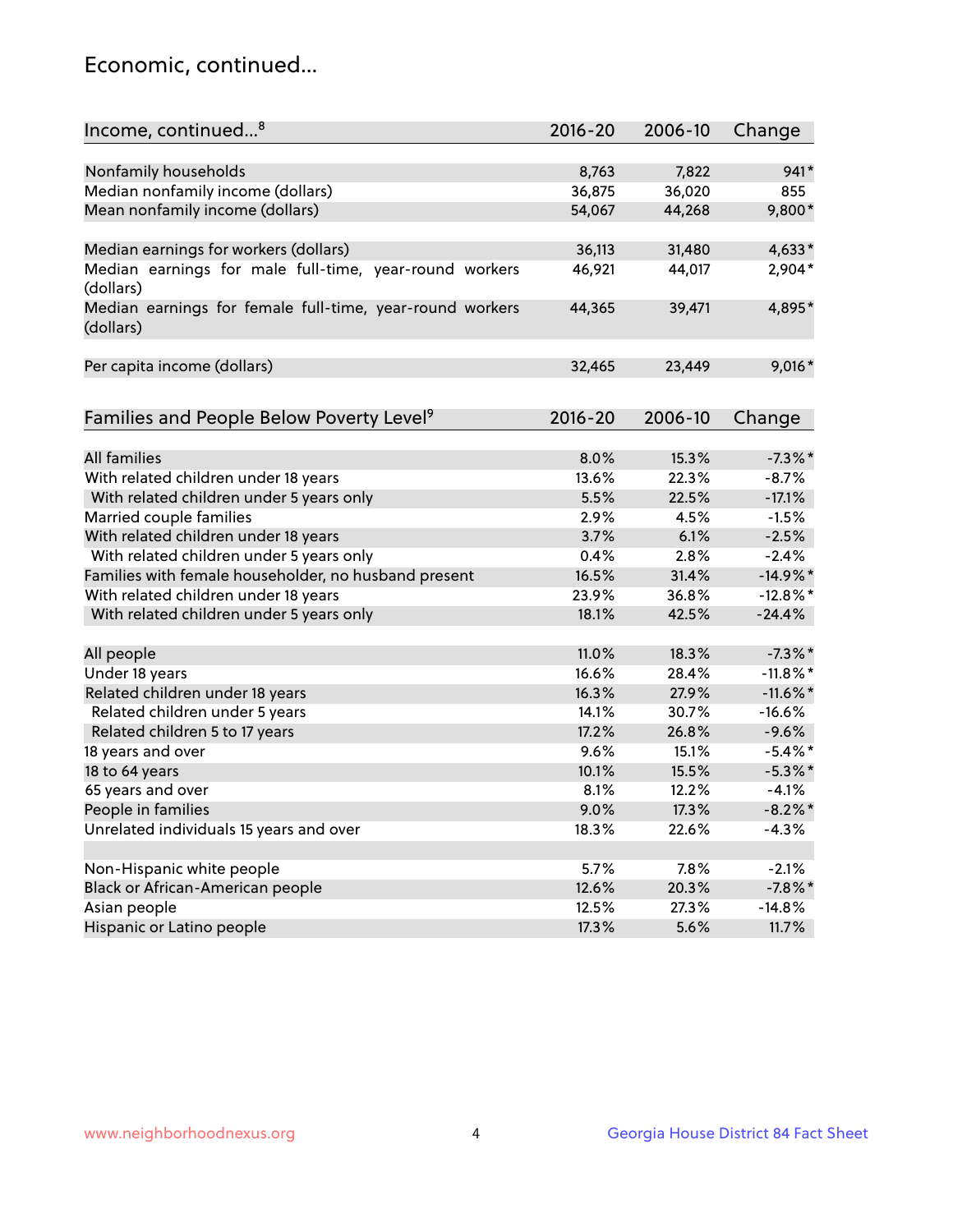## Employment

| Employment Status <sup>10</sup>                                             | $2016 - 20$ | 2006-10 | Change     |
|-----------------------------------------------------------------------------|-------------|---------|------------|
|                                                                             |             |         |            |
| Population 16 years and over                                                | 49,830      | 45,318  | $4,513*$   |
| In labor force                                                              | 63.6%       | 67.6%   | $-4.0\%$ * |
| Civilian labor force                                                        | 63.5%       | 67.5%   | $-4.0\%$ * |
| Employed                                                                    | 56.8%       | 57.5%   | $-0.7%$    |
| Unemployed                                                                  | 6.7%        | 10.0%   | $-3.3%$    |
| <b>Armed Forces</b>                                                         | 0.0%        | 0.1%    | $-0.0%$    |
| Not in labor force                                                          | 36.4%       | 32.4%   | 4.0%       |
| Civilian labor force                                                        | 31,652      | 30,591  | 1,060      |
| <b>Unemployment Rate</b>                                                    | 10.6%       | 14.9%   | $-4.3%$    |
|                                                                             |             |         |            |
| Females 16 years and over                                                   | 27,335      | 26,270  | 1,065      |
| In labor force                                                              | 60.2%       | 64.9%   | $-4.6%$    |
| Civilian labor force                                                        | 60.2%       | 64.8%   | $-4.6%$    |
| Employed                                                                    | 55.5%       | 57.1%   | $-1.6%$    |
|                                                                             |             |         |            |
| Own children of the householder under 6 years                               | 3,904       | 3,999   | $-95$      |
| All parents in family in labor force                                        | 86.3%       | 70.7%   | 15.6%      |
| Own children of the householder 6 to 17 years                               | 7,124       | 8,788   | $-1,664*$  |
| All parents in family in labor force                                        | 82.2%       | 76.4%   | 5.8%       |
|                                                                             |             |         |            |
| Industry <sup>11</sup>                                                      | $2016 - 20$ | 2006-10 | Change     |
|                                                                             |             |         |            |
| Civilian employed population 16 years and over                              | 28,301      | 26,041  | $2,260*$   |
| Agriculture, forestry, fishing and hunting, and mining                      | 0.0%        | 0.0%    | 0.0%       |
| Construction                                                                | 2.8%        | 3.3%    | $-0.4%$    |
| Manufacturing                                                               | 4.8%        | 5.3%    | $-0.5%$    |
| Wholesale trade                                                             | 2.3%        | 3.1%    | $-0.8%$    |
| Retail trade                                                                | 8.8%        | 10.6%   | $-1.8%$    |
| Transportation and warehousing, and utilities                               | 10.5%       | 8.1%    | $2.4\%$ *  |
| Information                                                                 | 3.7%        | 3.8%    | $-0.1%$    |
| Finance and insurance, and real estate and rental and leasing               | 6.9%        | 6.3%    | 0.6%       |
| Professional, scientific, and management, and administrative                | 12.8%       | 12.9%   | $-0.1%$    |
| and waste management services                                               |             |         |            |
| Educational services, and health care and social assistance                 | 27.6%       | 25.5%   | 2.1%       |
| Arts, entertainment, and recreation, and accommodation and<br>food services | $9.6\%$     | 7.3%    | 2.3%       |
| Other services, except public administration                                | 4.0%        | 5.6%    | $-1.6%$    |
| Public administration                                                       | 6.0%        | 8.1%    | $-2.1\%$ * |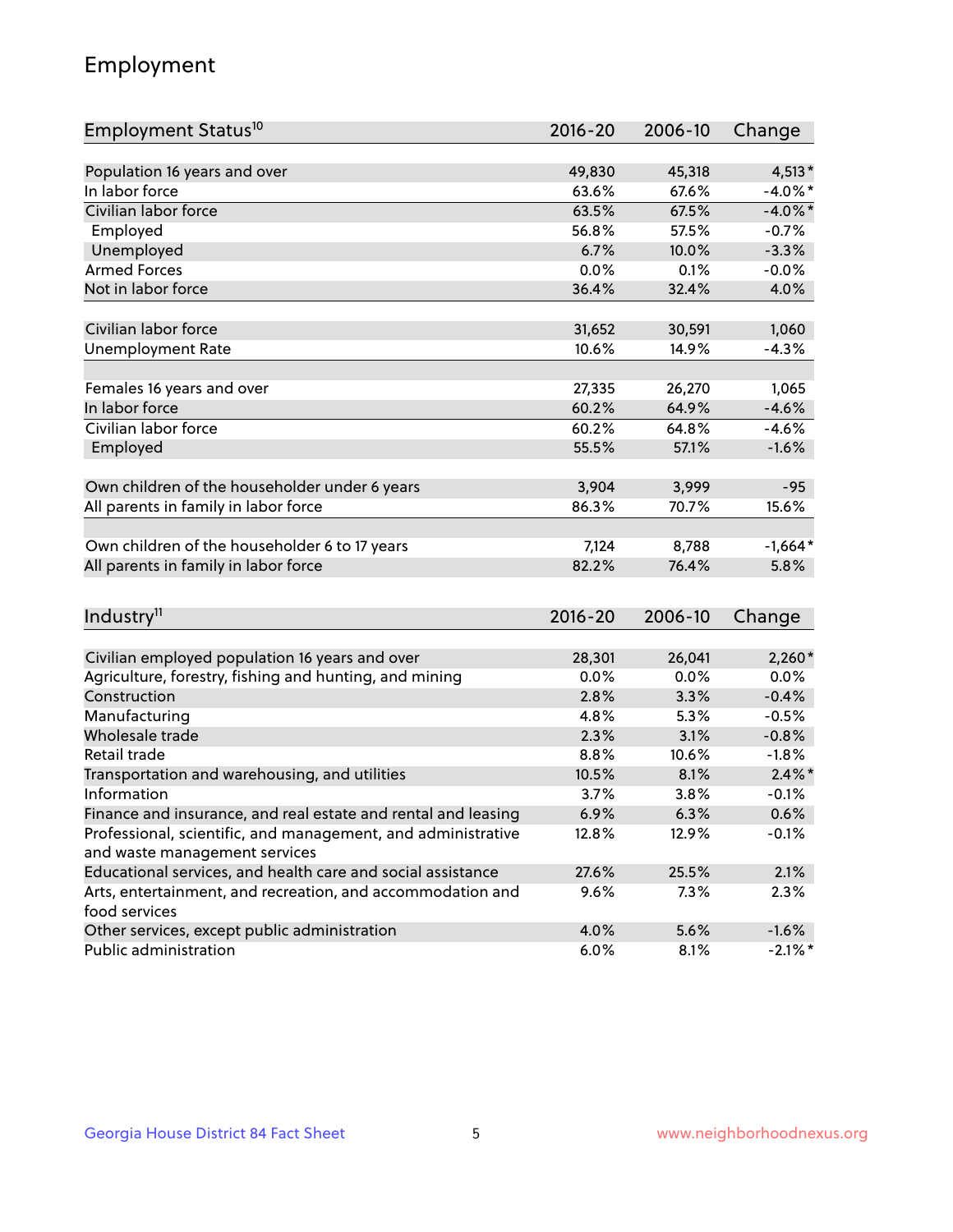## Employment, continued...

| Civilian employed population 16 years and over<br>28,301<br>26,041<br>Management, business, science, and arts occupations<br>42.9%<br>39.0%<br>17.0%<br>Service occupations<br>18.4%<br>Sales and office occupations<br>20.1%<br>26.8%<br>4.6%<br>Natural<br>and<br>4.4%<br>resources,<br>construction,<br>maintenance<br>occupations | $2,260*$<br>4.0%*<br>1.4%<br>$-6.7\%$ *<br>$-0.2%$<br>1.6%<br>Change |
|---------------------------------------------------------------------------------------------------------------------------------------------------------------------------------------------------------------------------------------------------------------------------------------------------------------------------------------|----------------------------------------------------------------------|
|                                                                                                                                                                                                                                                                                                                                       |                                                                      |
|                                                                                                                                                                                                                                                                                                                                       |                                                                      |
|                                                                                                                                                                                                                                                                                                                                       |                                                                      |
|                                                                                                                                                                                                                                                                                                                                       |                                                                      |
|                                                                                                                                                                                                                                                                                                                                       |                                                                      |
|                                                                                                                                                                                                                                                                                                                                       |                                                                      |
| Production, transportation, and material moving occupations<br>14.1%<br>12.6%                                                                                                                                                                                                                                                         |                                                                      |
| Class of Worker <sup>13</sup><br>$2016 - 20$<br>2006-10                                                                                                                                                                                                                                                                               |                                                                      |
| Civilian employed population 16 years and over<br>28,301<br>26,041                                                                                                                                                                                                                                                                    | $2,260*$                                                             |
| Private wage and salary workers<br>75.8%<br>74.5%                                                                                                                                                                                                                                                                                     | 1.3%                                                                 |
| Government workers<br>18.7%<br>20.5%                                                                                                                                                                                                                                                                                                  | $-1.7%$                                                              |
| Self-employed in own not incorporated business workers<br>5.5%<br>4.9%                                                                                                                                                                                                                                                                | 0.5%                                                                 |
| Unpaid family workers<br>0.0%<br>0.1%                                                                                                                                                                                                                                                                                                 | $-0.1%$                                                              |
|                                                                                                                                                                                                                                                                                                                                       |                                                                      |
| Job Flows <sup>14</sup><br>2019<br>2010                                                                                                                                                                                                                                                                                               | Change                                                               |
| Total Jobs in district<br>9,322<br>8,021                                                                                                                                                                                                                                                                                              | 1,301                                                                |
| Held by residents of district<br>8.2%<br>7.4%                                                                                                                                                                                                                                                                                         | 0.8%                                                                 |
| Held by non-residents of district<br>91.8%<br>92.6%                                                                                                                                                                                                                                                                                   | $-0.8%$                                                              |
|                                                                                                                                                                                                                                                                                                                                       |                                                                      |
| Jobs by Industry Sector <sup>15</sup><br>2019<br>2010                                                                                                                                                                                                                                                                                 | Change                                                               |
| 9,322<br>Total Jobs in district<br>8,021                                                                                                                                                                                                                                                                                              | 1,301                                                                |
| Goods Producing sectors<br>5.6%<br>6.7%                                                                                                                                                                                                                                                                                               | $-1.1%$                                                              |
| Trade, Transportation, and Utilities sectors<br>19.6%<br>21.6%                                                                                                                                                                                                                                                                        | $-2.0%$                                                              |
| All Other Services sectors<br>74.8%<br>71.8%                                                                                                                                                                                                                                                                                          | 3.1%                                                                 |
|                                                                                                                                                                                                                                                                                                                                       |                                                                      |
| Total Jobs in district held by district residents<br>762<br>595                                                                                                                                                                                                                                                                       | 167                                                                  |
| 4.7%<br><b>Goods Producing sectors</b><br>5.9%                                                                                                                                                                                                                                                                                        | $-1.2%$                                                              |
| Trade, Transportation, and Utilities sectors<br>10.8%<br>11.8%                                                                                                                                                                                                                                                                        | $-1.0%$                                                              |
| All Other Services sectors<br>84.5%<br>82.4%                                                                                                                                                                                                                                                                                          | 2.2%                                                                 |
|                                                                                                                                                                                                                                                                                                                                       |                                                                      |
| Jobs by Earnings <sup>16</sup><br>2019<br>2010                                                                                                                                                                                                                                                                                        | Change                                                               |
|                                                                                                                                                                                                                                                                                                                                       |                                                                      |
| Total Jobs in district<br>9,322<br>8,021                                                                                                                                                                                                                                                                                              | 1,301                                                                |
| Jobs with earnings \$1250/month or less<br>33.9%<br>42.6%                                                                                                                                                                                                                                                                             | $-8.6%$                                                              |
| Jobs with earnings \$1251/month to \$3333/month<br>34.4%<br>34.6%                                                                                                                                                                                                                                                                     | $-0.3%$                                                              |
| Jobs with earnings greater than \$3333/month<br>31.7%<br>22.8%                                                                                                                                                                                                                                                                        | 8.9%                                                                 |
| Total Jobs in district held by district residents<br>762<br>595                                                                                                                                                                                                                                                                       | 167                                                                  |
| Jobs with earnings \$1250/month or less<br>35.4%<br>39.5%                                                                                                                                                                                                                                                                             | $-4.1%$                                                              |
| Jobs with earnings \$1251/month to \$3333/month<br>34.8%<br>39.8%                                                                                                                                                                                                                                                                     | $-5.1%$                                                              |
| Jobs with earnings greater than \$3333/month<br>29.8%<br>20.7%                                                                                                                                                                                                                                                                        | 9.1%                                                                 |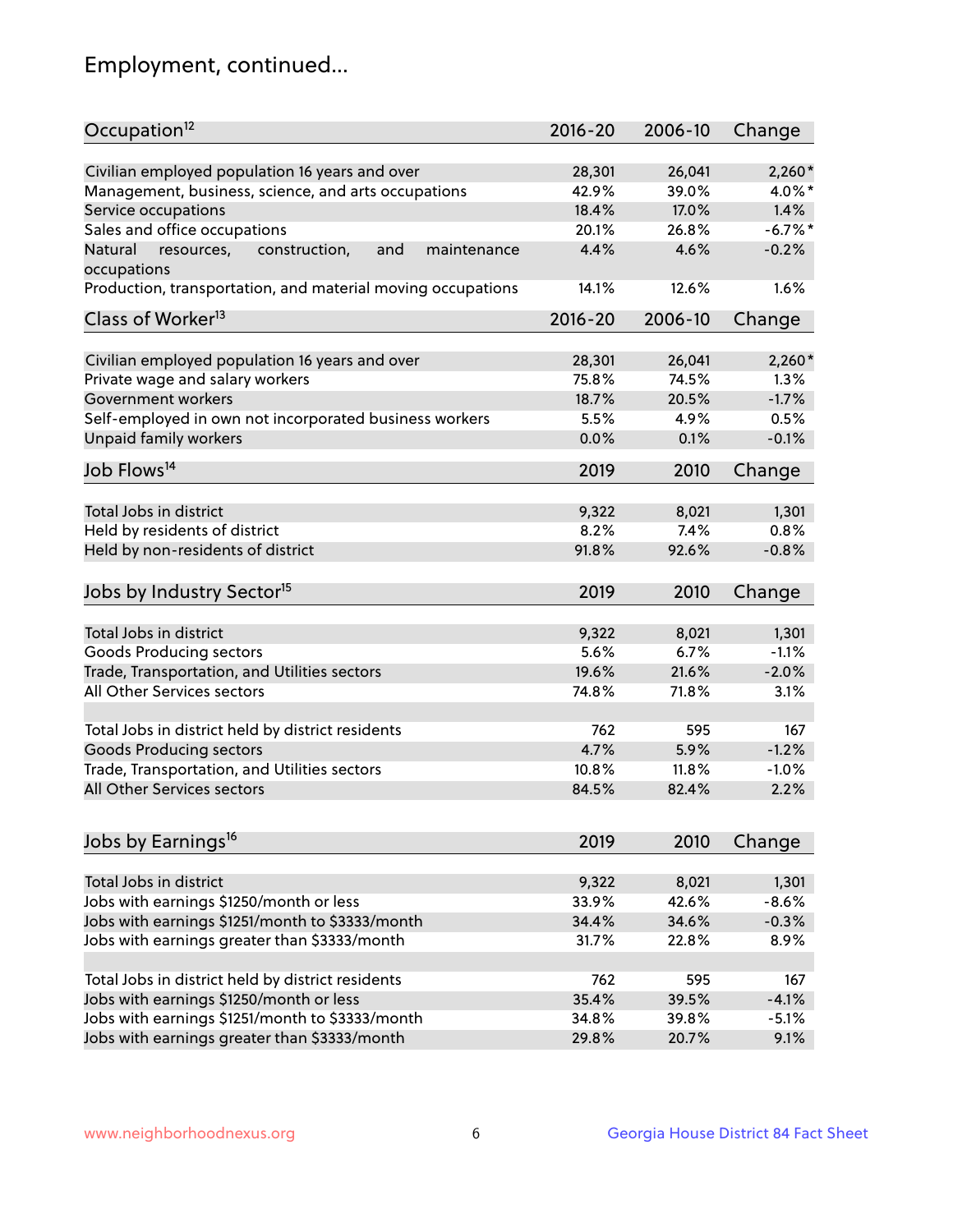## Employment, continued...

| Change  |
|---------|
|         |
| 1,301   |
| $-2.1%$ |
| $-3.8%$ |
| 5.9%    |
|         |
| 167     |
| $-3.8%$ |
| $-5.7%$ |
| 9.5%    |
|         |

#### Education

| School Enrollment <sup>18</sup>                | $2016 - 20$ | 2006-10 | Change     |
|------------------------------------------------|-------------|---------|------------|
|                                                |             |         |            |
| Population 3 years and over enrolled in school | 13,743      | 16,746  | $-3,003*$  |
| Nursery school, preschool                      | 6.4%        | 5.5%    | $0.9\%$    |
| Kindergarten                                   | 5.7%        | 4.1%    | 1.6%       |
| Elementary school (grades 1-8)                 | 37.4%       | 38.3%   | $-0.9%$    |
| High school (grades 9-12)                      | 20.4%       | 21.2%   | $-0.8%$    |
| College or graduate school                     | 30.1%       | 31.0%   | $-0.8%$    |
| Educational Attainment <sup>19</sup>           | $2016 - 20$ | 2006-10 | Change     |
|                                                |             |         |            |
| Population 25 years and over                   | 44,362      | 37,372  | 6,989*     |
| Less than 9th grade                            | 2.7%        | 2.8%    | $-0.1%$    |
| 9th to 12th grade, no diploma                  | 5.7%        | 8.8%    | $-3.0\%$ * |
| High school graduate (includes equivalency)    | 25.8%       | 27.5%   | $-1.7%$    |
| Some college, no degree                        | 21.0%       | 22.9%   | $-1.9%$    |
| Associate's degree                             | 6.7%        | 6.9%    | $-0.2%$    |
| Bachelor's degree                              | 20.8%       | 19.1%   | 1.7%       |
| Graduate or professional degree                | 17.2%       | 12.0%   | $5.2\%$ *  |
|                                                |             |         |            |
| Percent high school graduate or higher         | 91.6%       | 88.5%   | 3.1%       |
| Percent bachelor's degree or higher            | 38.0%       | 31.1%   | $6.9\%$ *  |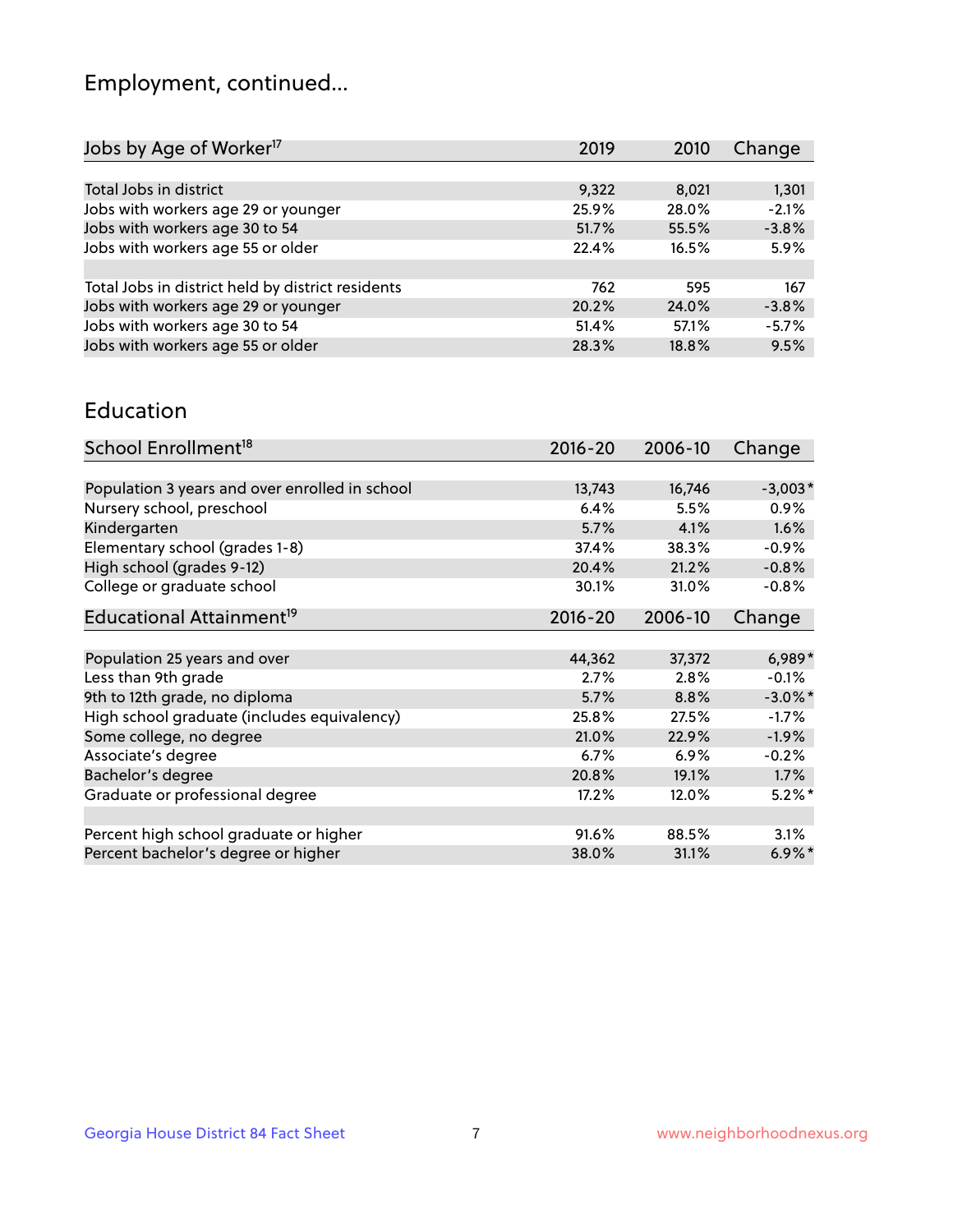## Housing

| Households by Type <sup>20</sup>                     | 2016-20     | 2006-10 | Change     |
|------------------------------------------------------|-------------|---------|------------|
|                                                      |             |         |            |
| <b>Total households</b>                              | 22,752      | 21,235  | $1,517*$   |
| Family households (families)                         | 61.5%       | 63.2%   | $-1.7%$    |
| With own children under 18 years                     | 21.4%       | 26.6%   | $-5.2%$    |
| Married-couple family                                | 36.8%       | 35.1%   | 1.7%       |
| With own children of the householder under 18 years  | 11.0%       | 12.5%   | $-1.5%$    |
| Male householder, no wife present, family            | 5.2%        | 3.7%    | $1.5%$ *   |
| With own children of the householder under 18 years  | 1.9%        | 0.9%    | 1.0%       |
| Female householder, no husband present, family       | 19.5%       | 24.3%   | $-4.8\%$ * |
| With own children of the householder under 18 years  | 8.6%        | 13.2%   | $-4.7\%$ * |
| Nonfamily households                                 | 38.5%       | 36.8%   | $1.7\%$    |
| Householder living alone                             | 31.8%       | 30.1%   | 1.7%       |
| 65 years and over                                    | 13.7%       | 5.1%    | $8.6\%$ *  |
| Households with one or more people under 18 years    | 26.6%       | 33.3%   | $-6.7\%$ * |
| Households with one or more people 65 years and over | 35.3%       | 17.4%   | 18.0%*     |
| Average household size                               | 2.63        | 2.64    | $-0.01$    |
| Average family size                                  | 3.36        | 3.34    | 0.02       |
|                                                      |             |         |            |
| Housing Occupancy <sup>21</sup>                      | $2016 - 20$ | 2006-10 | Change     |
| Total housing units                                  | 25,934      | 24,288  | $1,646*$   |
| Occupied housing units                               | 87.7%       | 87.4%   | 0.3%       |
| Vacant housing units                                 | 12.3%       | 12.6%   | $-0.3%$    |
|                                                      |             |         |            |
| Homeowner vacancy rate                               | 2.3         | 3.0     | $-0.7$     |
| Rental vacancy rate                                  | 9.8         | 10.9    | $-1.1$     |
| Units in Structure <sup>22</sup>                     | 2016-20     | 2006-10 | Change     |
|                                                      |             |         |            |
| Total housing units                                  | 25,934      | 24,288  | $1,646*$   |
| 1-unit, detached                                     | 76.2%       | 71.4%   | 4.9%*      |
| 1-unit, attached                                     | 6.1%        | 4.6%    | $1.5\%$ *  |
| 2 units                                              | 0.8%        | 1.4%    | $-0.6%$    |
| 3 or 4 units                                         | 3.3%        | 3.9%    | $-0.6%$    |
| 5 to 9 units                                         | 5.2%        | 8.7%    | $-3.5%$ *  |
| 10 to 19 units                                       | 3.7%        | 6.6%    | $-2.9\%$ * |
| 20 or more units                                     | 4.4%        | 2.9%    | 1.5%       |
| Mobile home                                          | 0.3%        | 0.5%    | $-0.2%$    |
| Boat, RV, van, etc.                                  | 0.0%        | 0.0%    | 0.0%       |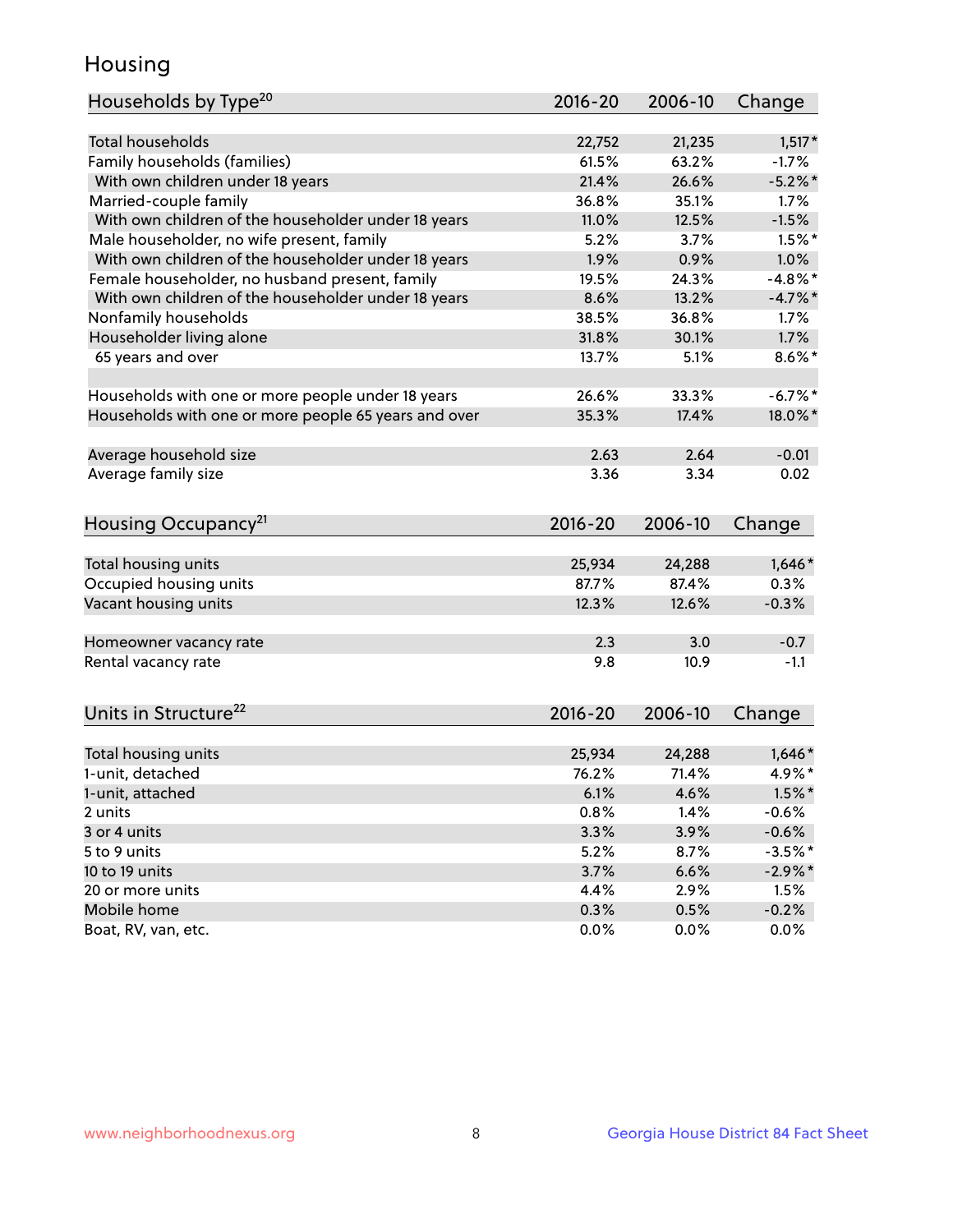## Housing, Continued...

| Year Structure Built <sup>23</sup>             | 2016-20     | 2006-10 | Change                |
|------------------------------------------------|-------------|---------|-----------------------|
| Total housing units                            | 25,934      | 24,288  | $1,646*$              |
| Built 2014 or later                            | 3.3%        | (X)     | (X)                   |
| Built 2010 to 2013                             | 1.0%        | (X)     | (X)                   |
| Built 2000 to 2009                             | 10.9%       | 12.5%   | $-1.6%$               |
| Built 1990 to 1999                             | 11.5%       | 12.9%   | $-1.3%$               |
| Built 1980 to 1989                             | 14.9%       | 13.7%   | 1.2%                  |
| Built 1970 to 1979                             | 16.0%       | 17.8%   | $-1.8%$               |
| Built 1960 to 1969                             | 16.9%       | 18.2%   | $-1.3%$               |
| Built 1950 to 1959                             | 16.2%       | 14.3%   | 2.0%                  |
| Built 1940 to 1949                             | 5.9%        | 6.3%    | $-0.4%$               |
| Built 1939 or earlier                          | 3.4%        | 4.4%    | $-1.0%$               |
|                                                |             |         |                       |
| Housing Tenure <sup>24</sup>                   | $2016 - 20$ | 2006-10 | Change                |
| Occupied housing units                         | 22,752      | 21,235  | $1,517*$              |
| Owner-occupied                                 | 68.7%       | 66.8%   | 1.9%                  |
| Renter-occupied                                | 31.3%       | 33.2%   | $-1.9%$               |
| Average household size of owner-occupied unit  | 2.64        | 2.63    | 0.02                  |
| Average household size of renter-occupied unit | 2.59        | 2.65    | $-0.07$               |
| Residence 1 Year Ago <sup>25</sup>             | $2016 - 20$ | 2006-10 | Change                |
|                                                | 59,810      | 56,514  |                       |
| Population 1 year and over<br>Same house       | 86.0%       | 82.5%   | $3,297*$<br>$3.5\%$ * |
| Different house in the U.S.                    | 13.1%       | 17.1%   | $-4.0\%$ *            |
|                                                | 7.8%        | 8.7%    | $-0.9%$               |
| Same county                                    | 5.2%        | 8.4%    | $-3.1\%$ *            |
| Different county<br>Same state                 | 3.4%        | 6.0%    | $-2.6\%$ *            |
|                                                |             | 2.4%    |                       |
| Different state                                | 1.8%        |         | $-0.6%$               |
| Abroad                                         | 0.9%        | 0.4%    | 0.5%                  |
| Value of Housing Unit <sup>26</sup>            | $2016 - 20$ | 2006-10 | Change                |
| Owner-occupied units                           | 15,626      | 14,188  | $1,438*$              |
| Less than \$50,000                             | 3.6%        | 2.2%    | 1.4%                  |
| \$50,000 to \$99,999                           | 11.2%       | 9.7%    | 1.5%                  |
| \$100,000 to \$149,999                         | 16.3%       | 28.2%   | $-11.9%$ *            |
| \$150,000 to \$199,999                         | 25.0%       | 27.6%   | $-2.7%$               |
| \$200,000 to \$299,999                         | 21.6%       | 19.8%   | 1.8%                  |
| \$300,000 to \$499,999                         | 12.9%       | 9.3%    | 3.5%                  |
| \$500,000 to \$999,999                         | 8.7%        | 2.6%    | $6.2%$ *              |
| \$1,000,000 or more                            | 0.7%        | 0.5%    | 0.2%                  |
| Median (dollars)                               | 179,913     | 164,293 | 15,621*               |
| Mortgage Status <sup>27</sup>                  | $2016 - 20$ | 2006-10 | Change                |
| Owner-occupied units                           | 15,626      | 14,188  | $1,438*$              |
| Housing units with a mortgage                  | 73.5%       | 83.0%   | $-9.5%$ *             |
| Housing units without a mortgage               | 26.5%       | 17.0%   | $9.5%$ *              |
|                                                |             |         |                       |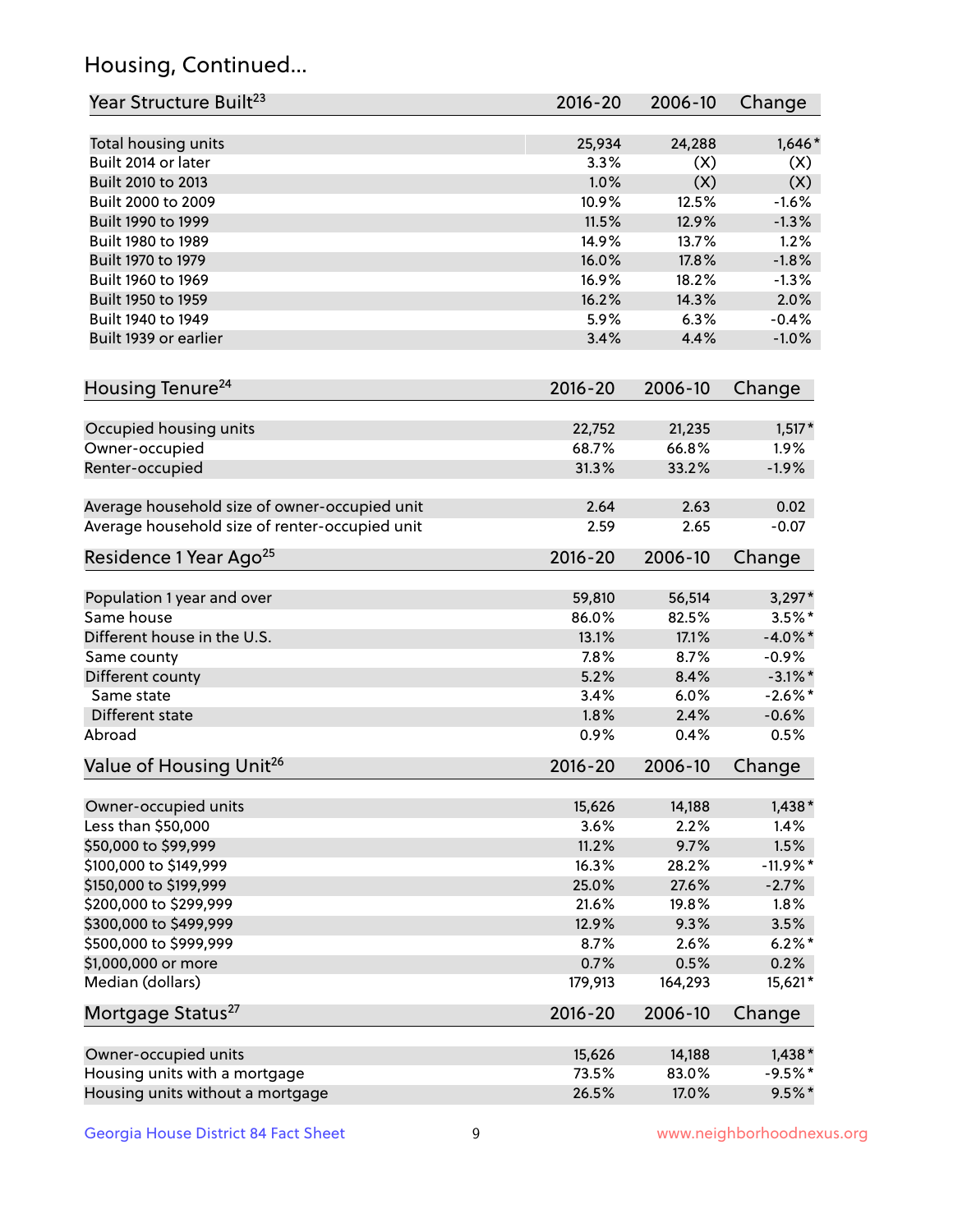## Housing, Continued...

| Selected Monthly Owner Costs <sup>28</sup>                                            | 2016-20     | 2006-10 | Change         |
|---------------------------------------------------------------------------------------|-------------|---------|----------------|
| Housing units with a mortgage                                                         | 11,489      | 11,777  | $-288$         |
| Less than \$300                                                                       | 0.0%        | 0.4%    | $-0.4%$        |
| \$300 to \$499                                                                        | 0.3%        | 1.2%    | $-0.9%$        |
| \$500 to \$999                                                                        | 15.5%       | 12.8%   | 2.7%           |
| \$1,000 to \$1,499                                                                    | 34.7%       | 36.8%   | $-2.1%$        |
| \$1,500 to \$1,999                                                                    | 27.1%       | 26.9%   | 0.2%           |
| \$2,000 to \$2,999                                                                    | 14.2%       | 18.6%   | $-4.3\%$ *     |
| \$3,000 or more                                                                       | 8.0%        | 3.3%    | 4.7%*          |
| Median (dollars)                                                                      | 1,489       | 1,485   | $\overline{4}$ |
|                                                                                       |             |         |                |
| Housing units without a mortgage                                                      | 4,137       | 2,411   | $1,726*$       |
| Less than \$150                                                                       | 1.8%        | 0.7%    | 1.0%           |
| \$150 to \$249                                                                        | 5.1%        | 7.5%    | $-2.4%$        |
| \$250 to \$349                                                                        | 12.5%       | 17.7%   | $-5.2%$        |
| \$350 to \$499                                                                        | 30.7%       | 35.9%   | $-5.1%$        |
| \$500 to \$699                                                                        | 31.8%       | 22.2%   | 9.6%           |
| \$700 or more                                                                         | 18.1%       | 16.0%   | 2.1%           |
| Median (dollars)                                                                      | 500         | 450     | $50*$          |
| Selected Monthly Owner Costs as a Percentage of<br>Household Income <sup>29</sup>     | $2016 - 20$ | 2006-10 | Change         |
| Housing units with a mortgage (excluding units where<br>SMOCAPI cannot be computed)   | 11,408      | 11,542  | $-134$         |
| Less than 20.0 percent                                                                | 41.5%       | 28.0%   | 13.5%*         |
| 20.0 to 24.9 percent                                                                  | 13.8%       | 15.8%   | $-2.0%$        |
| 25.0 to 29.9 percent                                                                  | 10.2%       | 13.3%   | $-3.1\%$ *     |
| 30.0 to 34.9 percent                                                                  | 5.5%        | 9.2%    | $-3.8\%$ *     |
| 35.0 percent or more                                                                  | 29.0%       | 33.6%   | $-4.6\%$ *     |
| Not computed                                                                          | 81          | 236     | $-154$         |
| Housing unit without a mortgage (excluding units where<br>SMOCAPI cannot be computed) | 4,069       | 2,411   | $1,659*$       |
| Less than 10.0 percent                                                                | 46.7%       | 33.3%   | 13.3%          |
| 10.0 to 14.9 percent                                                                  | 16.0%       | 23.0%   | $-7.0%$        |
| 15.0 to 19.9 percent                                                                  | 16.1%       | 8.4%    | 7.7%           |
| 20.0 to 24.9 percent                                                                  | 7.5%        | 6.5%    | 1.0%           |
| 25.0 to 29.9 percent                                                                  | 3.8%        | 5.5%    | $-1.6%$        |
| 30.0 to 34.9 percent                                                                  | 2.1%        | 8.1%    | $-5.9%$        |
| 35.0 percent or more                                                                  | 7.9%        | 15.3%   | $-7.4%$        |
| Not computed                                                                          | 67          | 0       | 67             |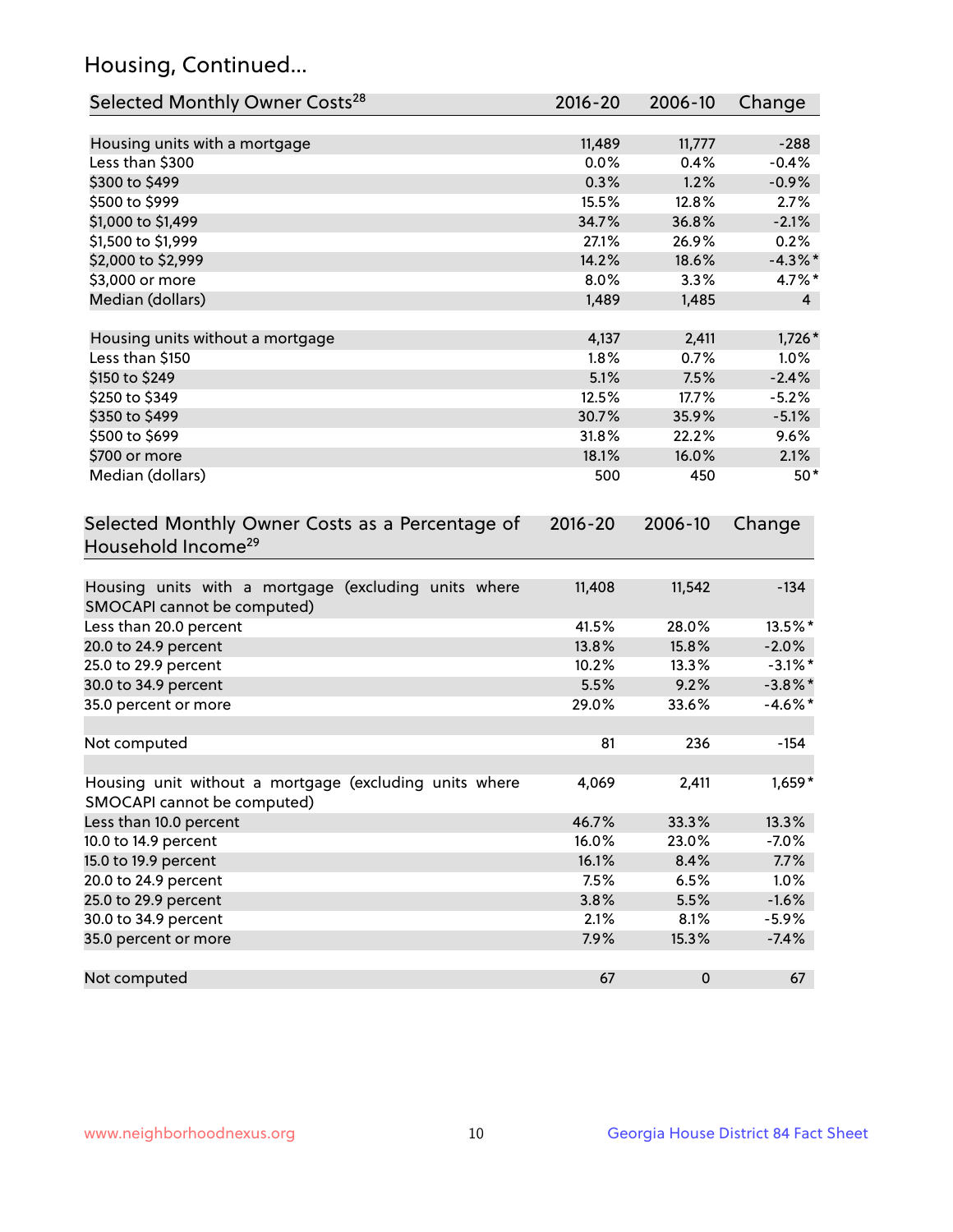## Housing, Continued...

| Gross Rent <sup>30</sup>   | $2016 - 20$ | 2006-10 | Change     |
|----------------------------|-------------|---------|------------|
|                            |             |         |            |
| Occupied units paying rent | 6,843       | 6,731   | 112        |
| Less than \$200            | 0.6%        | 1.1%    | $-0.5%$    |
| \$200 to \$499             | 4.7%        | 4.0%    | 0.8%       |
| \$500 to \$749             | 9.6%        | 26.4%   | $-16.7%$   |
| \$750 to \$999             | 25.9%       | 28.3%   | $-2.4%$    |
| \$1,000 to \$1,499         | 44.4%       | 32.8%   | $11.6\%$ * |
| \$1,500 to \$1,999         | 11.5%       | 7.2%    | 4.3%       |
| \$2,000 or more            | 3.2%        | 0.2%    | 3.0%       |
| Median (dollars)           | 1,087       | 1,062   | 24         |
|                            |             |         |            |
| No rent paid               | 282         | 316     | $-34$      |
|                            |             |         |            |

| Gross Rent as a Percentage of Household Income <sup>31</sup>                   | $2016 - 20$ | 2006-10 | Change    |
|--------------------------------------------------------------------------------|-------------|---------|-----------|
|                                                                                |             |         |           |
| Occupied units paying rent (excluding units where GRAPI<br>cannot be computed) | 6,689       | 6,575   | 114       |
| Less than 15.0 percent                                                         | 13.6%       | 8.9%    | 4.8%      |
| 15.0 to 19.9 percent                                                           | $9.0\%$     | 8.5%    | 0.5%      |
| 20.0 to 24.9 percent                                                           | 8.7%        | 14.4%   | $-5.7%$ * |
| 25.0 to 29.9 percent                                                           | 10.0%       | 10.3%   | $-0.3%$   |
| 30.0 to 34.9 percent                                                           | 7.6%        | 9.2%    | $-1.6%$   |
| 35.0 percent or more                                                           | 51.0%       | 48.7%   | 2.3%      |
|                                                                                |             |         |           |
| Not computed                                                                   | 436         | 472     | $-35$     |

## Transportation

| Commuting to Work <sup>32</sup>           | 2016-20 | 2006-10 | Change     |
|-------------------------------------------|---------|---------|------------|
|                                           |         |         |            |
| Workers 16 years and over                 | 27,663  | 25,215  | $2,448*$   |
| Car, truck, or van - drove alone          | 72.7%   | 77.0%   | $-4.3\%$ * |
| Car, truck, or van - carpooled            | 7.7%    | $8.0\%$ | $-0.3%$    |
| Public transportation (excluding taxicab) | 7.5%    | 8.2%    | $-0.7%$    |
| Walked                                    | 1.0%    | 1.9%    | $-0.9%$    |
| Other means                               | 2.1%    | $0.9\%$ | 1.2%       |
| Worked at home                            | 9.0%    | 3.9%    | $5.1\%$ *  |
|                                           |         |         |            |
| Mean travel time to work (minutes)        | 34.0    | 31.6    | $2.4*$     |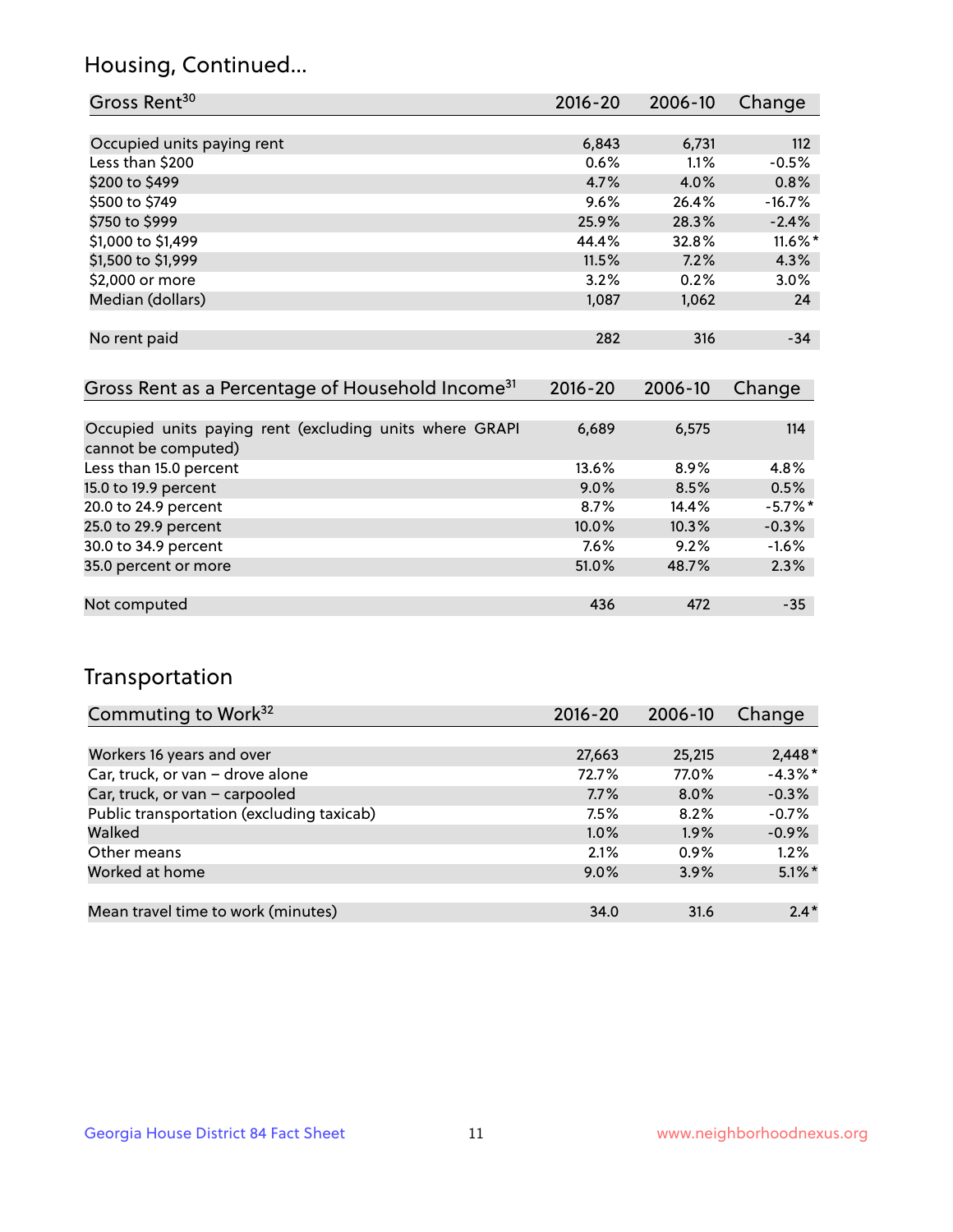## Transportation, Continued...

| Vehicles Available <sup>33</sup> | 2016-20 | 2006-10 | Change     |
|----------------------------------|---------|---------|------------|
|                                  |         |         |            |
| Occupied housing units           | 22,752  | 21,235  | $1,517*$   |
| No vehicles available            | 8.1%    | 9.6%    | $-1.5%$    |
| 1 vehicle available              | 34.4%   | 38.2%   | $-3.8\%$ * |
| 2 vehicles available             | 35.9%   | 33.9%   | 2.0%       |
| 3 or more vehicles available     | 21.6%   | 18.3%   | 3.3%       |

#### Health

| Health Insurance coverage <sup>34</sup>                 | 2016-20 |
|---------------------------------------------------------|---------|
|                                                         |         |
| Civilian Noninstitutionalized Population                | 60,469  |
| With health insurance coverage                          | 88.9%   |
| With private health insurance coverage                  | 65.0%   |
| With public health coverage                             | 36.3%   |
| No health insurance coverage                            | 11.1%   |
| Civilian Noninstitutionalized Population Under 19 years | 12,802  |
| No health insurance coverage                            | 4.6%    |
| Civilian Noninstitutionalized Population 19 to 64 years | 36,540  |
| In labor force:                                         | 29,305  |
| Employed:                                               | 26,191  |
| With health insurance coverage                          | 86.7%   |
| With private health insurance coverage                  | 82.2%   |
| With public coverage                                    | 8.0%    |
| No health insurance coverage                            | 13.3%   |
| Unemployed:                                             | 3,114   |
| With health insurance coverage                          | 56.0%   |
| With private health insurance coverage                  | 47.9%   |
| With public coverage                                    | 11.9%   |
| No health insurance coverage                            | 44.0%   |
| Not in labor force:                                     | 7,234   |
| With health insurance coverage                          | 83.8%   |
| With private health insurance coverage                  | 55.0%   |
| With public coverage                                    | 39.3%   |
| No health insurance coverage                            | 16.2%   |